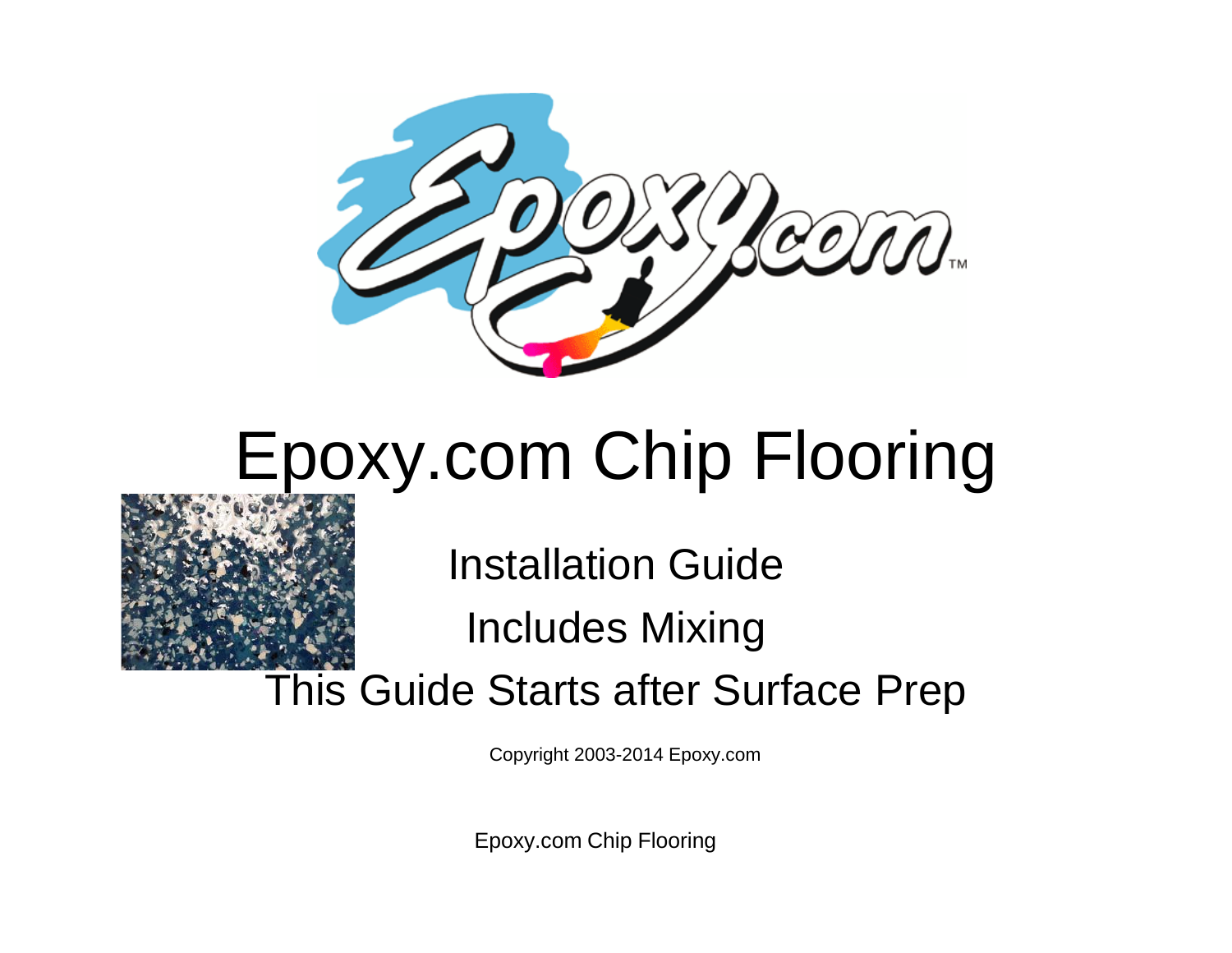## Before You Start

- Have you read the information at [www.epoxy.com/chips.htm](http://www.epoxy.com/chips.htm) yet?
- Have you read the basics Epoxy.com Tech Bulletins yet? They are:
	- 1. Concrete Preparation
	- 2. Do With Epoxy
	- 3. Don't Do With Epoxy.
	- 4. [Epoxy Cove Installation](http://www.epoxy.com/Seamless_Epoxy_Cove_Installation_720.aspx)

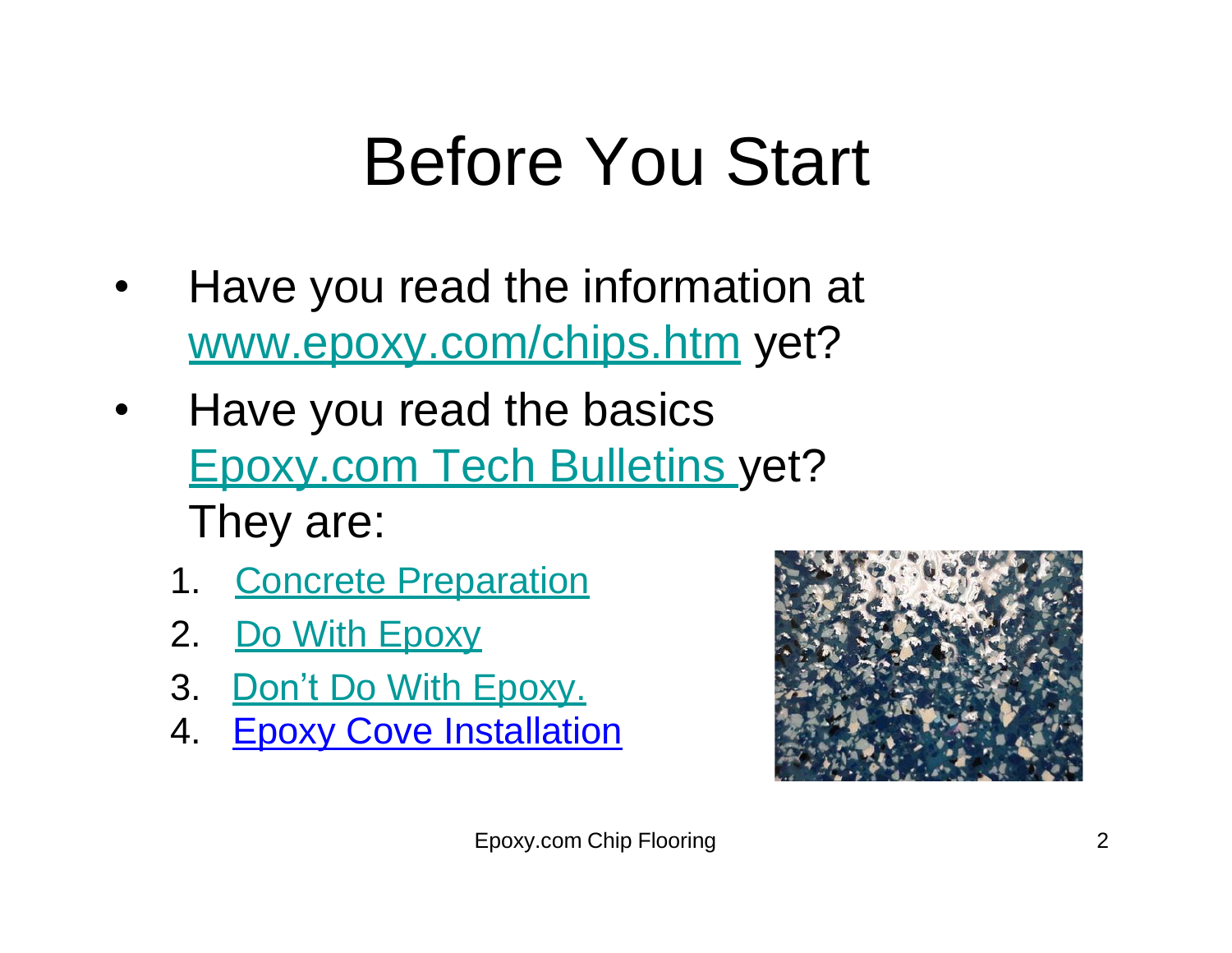## Cracks & Floor Joint Prep

- Repair non-moving joints and cracks with Epoxy.com [Product](http://www.epoxy.com/315.htm) #315 [Top Coating](http://www.epoxy.com/315.htm) mixed with Epoxy.com [Product #71 fumed silica.](http://epoxy.com/71.htm) Minor holes and depressions can be filled with this mix as well.
- Moving Joints can be filled with Product #11 [Joint Filler.](http://www.epoxy.com/11.htm)
- Structural cracks should be repaired by **epoxy [injection](http://www.epoxy.com/injection.aspx)** or **Methyl** [Methacrylate Crack](http://www.epoxy.com/MMA_Crack_Healer_Sealer_Concrete_684.aspx) Healer.
- Substrate should be clean and sound, before you start.
- Major resurfacing of very rough floors can be done with either Product 10 [low viscosity epoxy mortar](http://www.epoxy.com/10.htm) or Product #315 Top Coating. Mix the #10 Epoxy Mortar Resin or #315 Top Coating and then use with Product #78 Self-Leveling filler Product #82 Mortar Blend Aggregate.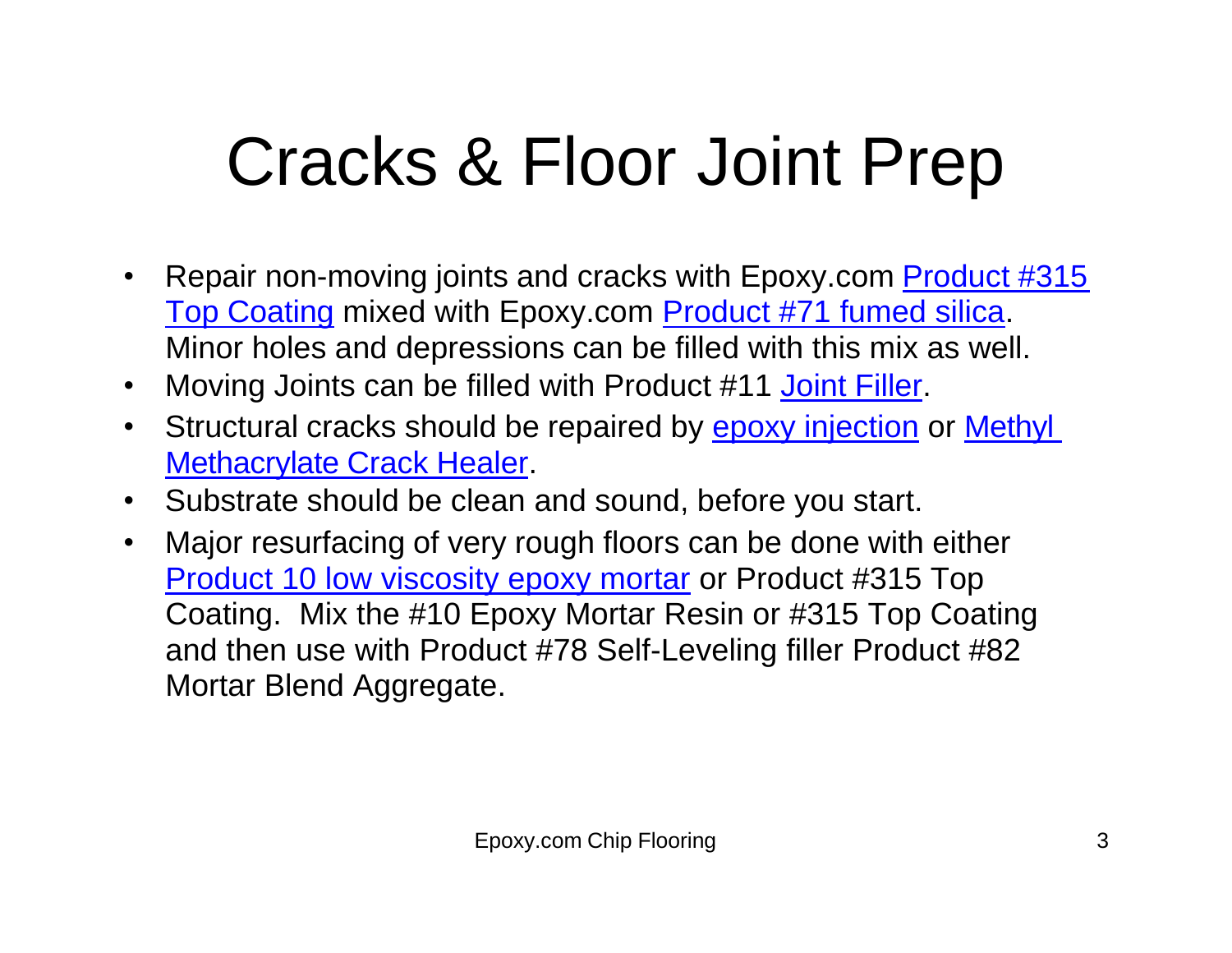#### Mixing is by far the most important part of installation.



One method to insure accurate mix ratios is to put measurements on sticks with the appropriate mix ratio. In the case of the 315BC and 315TOP this is 2 Parts A to 1 Part B, so you might do 2 inches "A" to 1 inch of "B"

Epoxy.com Chip Flooring 4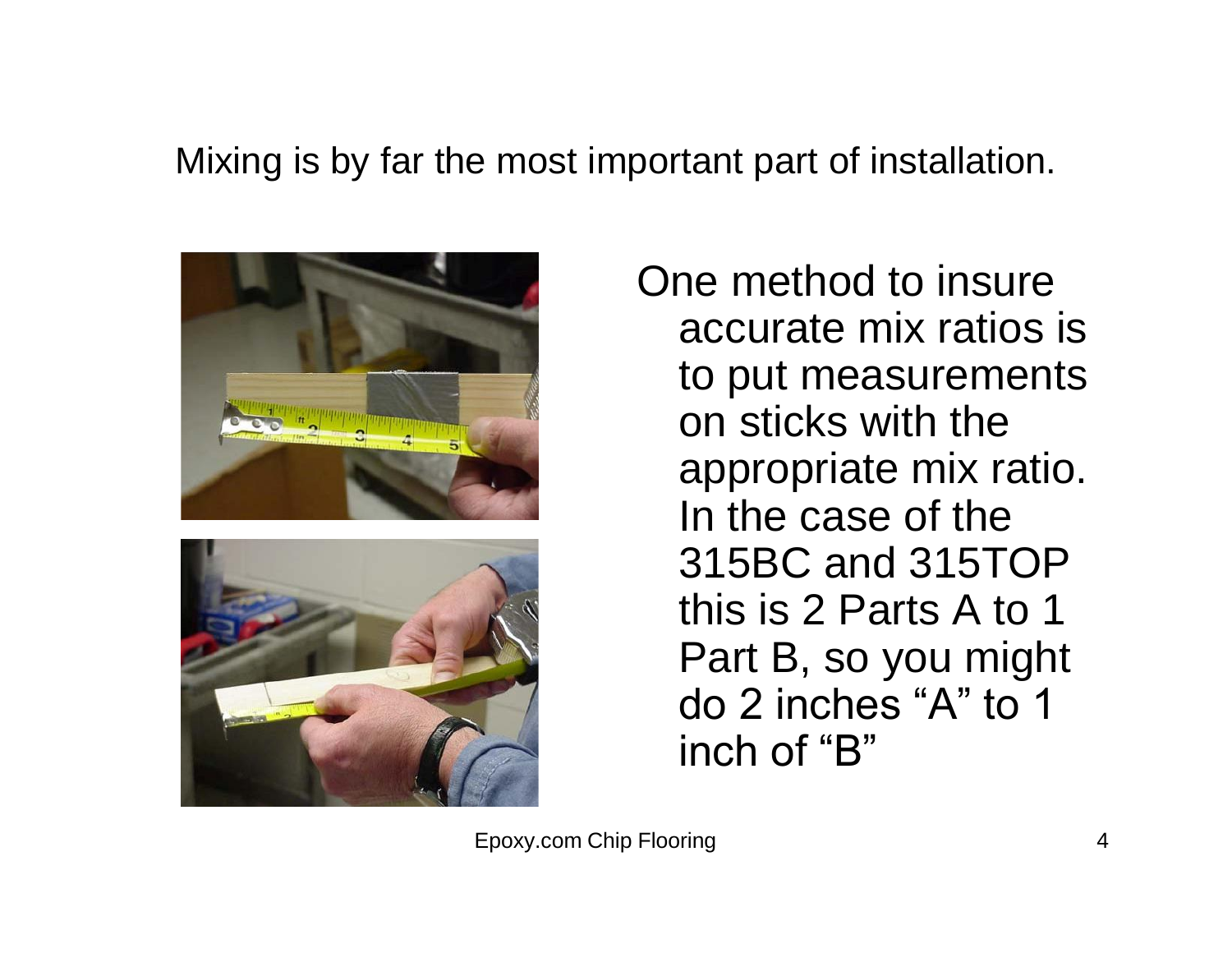#### Layout Your Equipment and **Materials**



Layout your equipment and material in advance of getting started. Materials have short potlife and it pays to be prepared. You will want to think through all the details of the job. Be sure to have plenty of rollers, roller covers, paint brushes, pails, etc. ready if and when you need them.

Epoxy.com Chip Flooring 5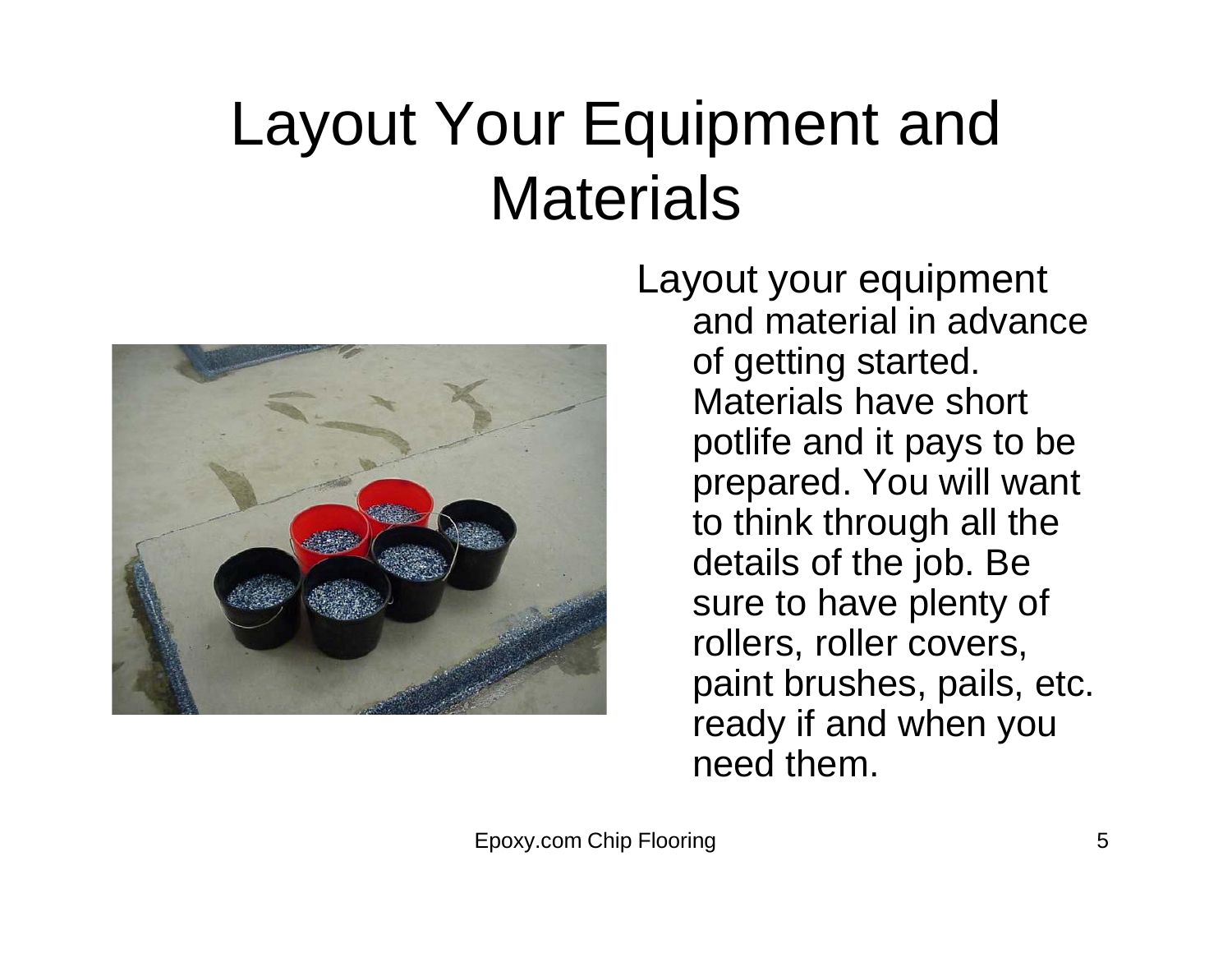## Mixing Preparations



- It is sometimes helpful to put some duct tape on the A stick. It will help you to see your line when using the pigmented "A" side
- Be sure to properly protect the floor where you will be doing your mixing.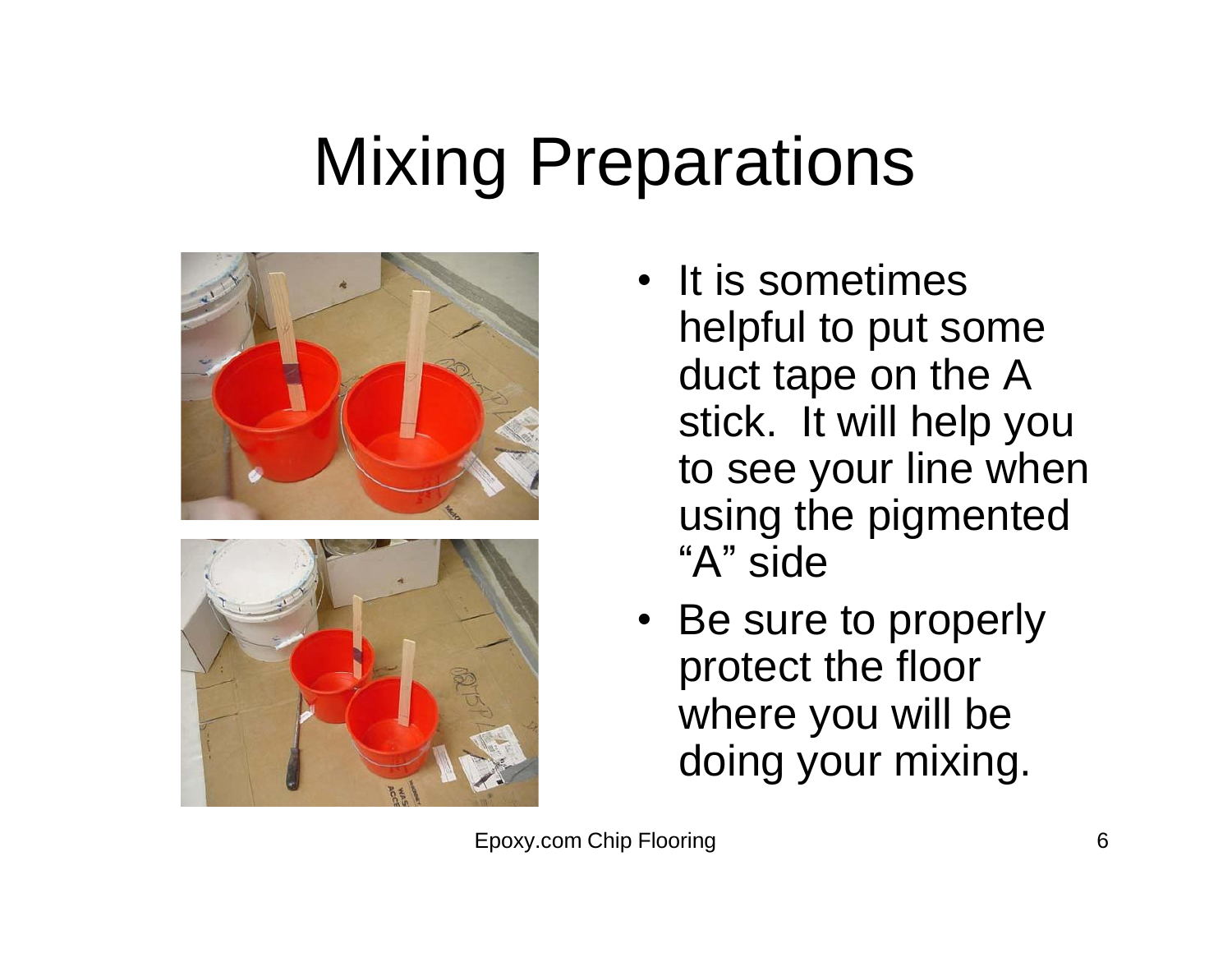#### Stir Each Component Separately



Stir the Resin "A" and the Hardener "B" each separately in there original container before measuring and mixing the two together. Be careful to use separate stir sticks so not to cross contaminate.

Epoxy.com Chip Flooring 7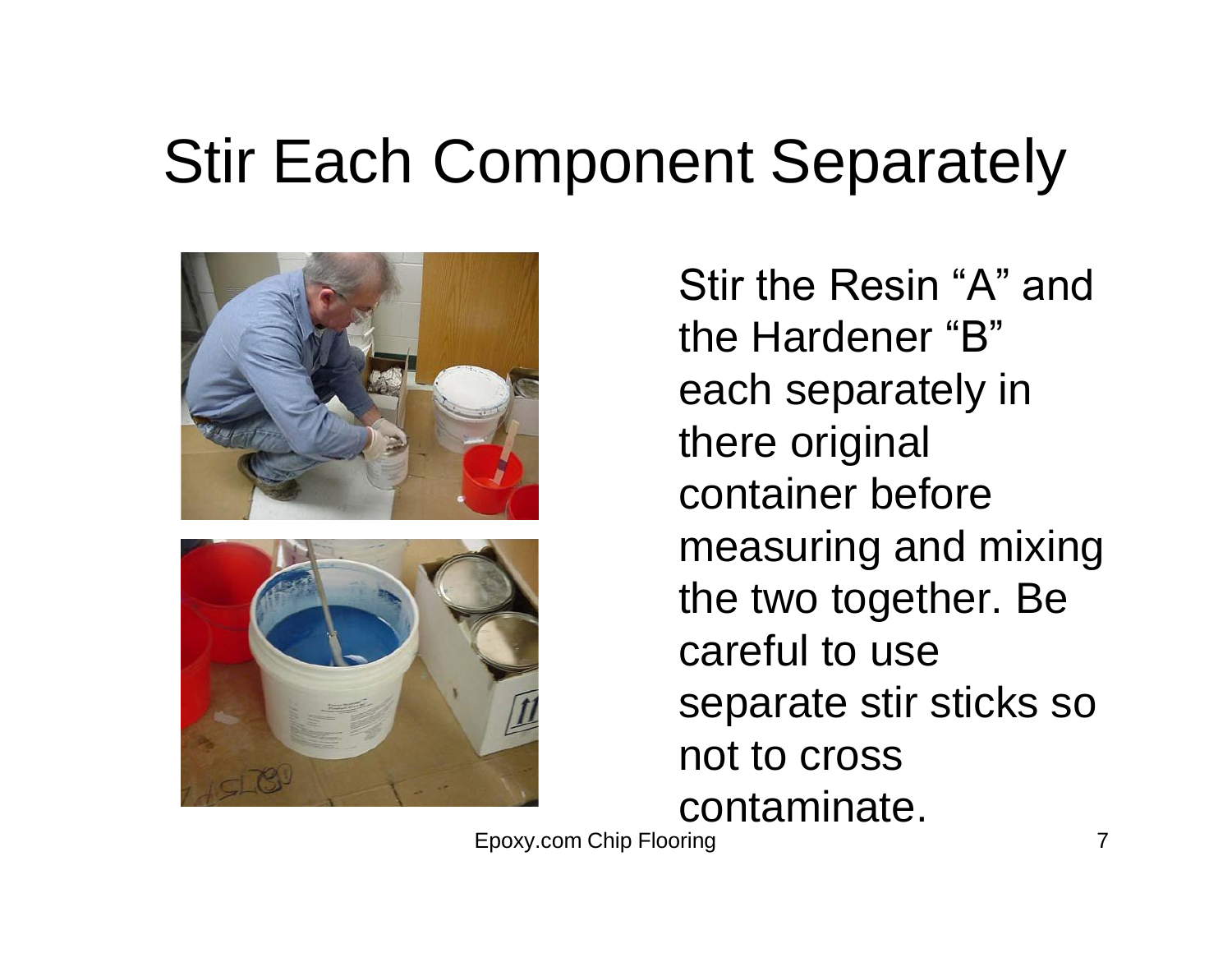#### Preparing to Mix Resin and Hardener Together

- A 5 gallon metal pail or 5 gallon plastic pail makes a great mixing bucket.
- Always be sure that your mix bucket is clean and is not contaminated with anything before you mix.
- Some people like to use the two bucket method. That allows your person mixing to be mixing while your install people are installing the last bucket.
- If you start to show signs of your material hardening in the mix bucket, start using a new one.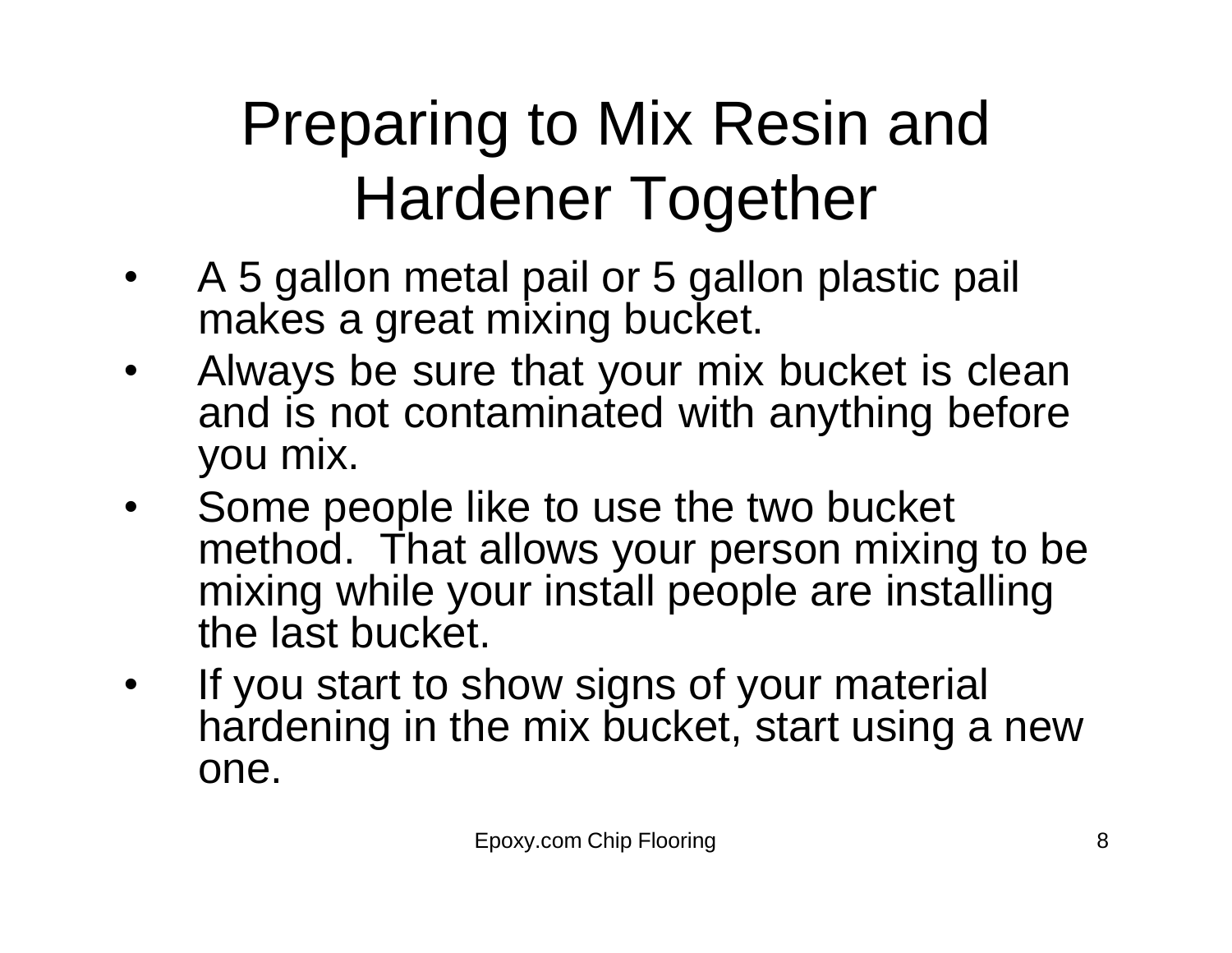# Mixing Tools

- Typically you will want to use a paddle mixer, that goes into a low speed drill.
- Your drill mixer should be large enough to stir the entire batch at once. A mixer that only moves only the partial contents of the pail, may result in inadequate mixing.
- Be sure that you use a clean mixing paddle. A dirty mixing paddle can result in poor mixing or contamination of the batch.
- When mixing try not to whip any unnecessary air into your mix.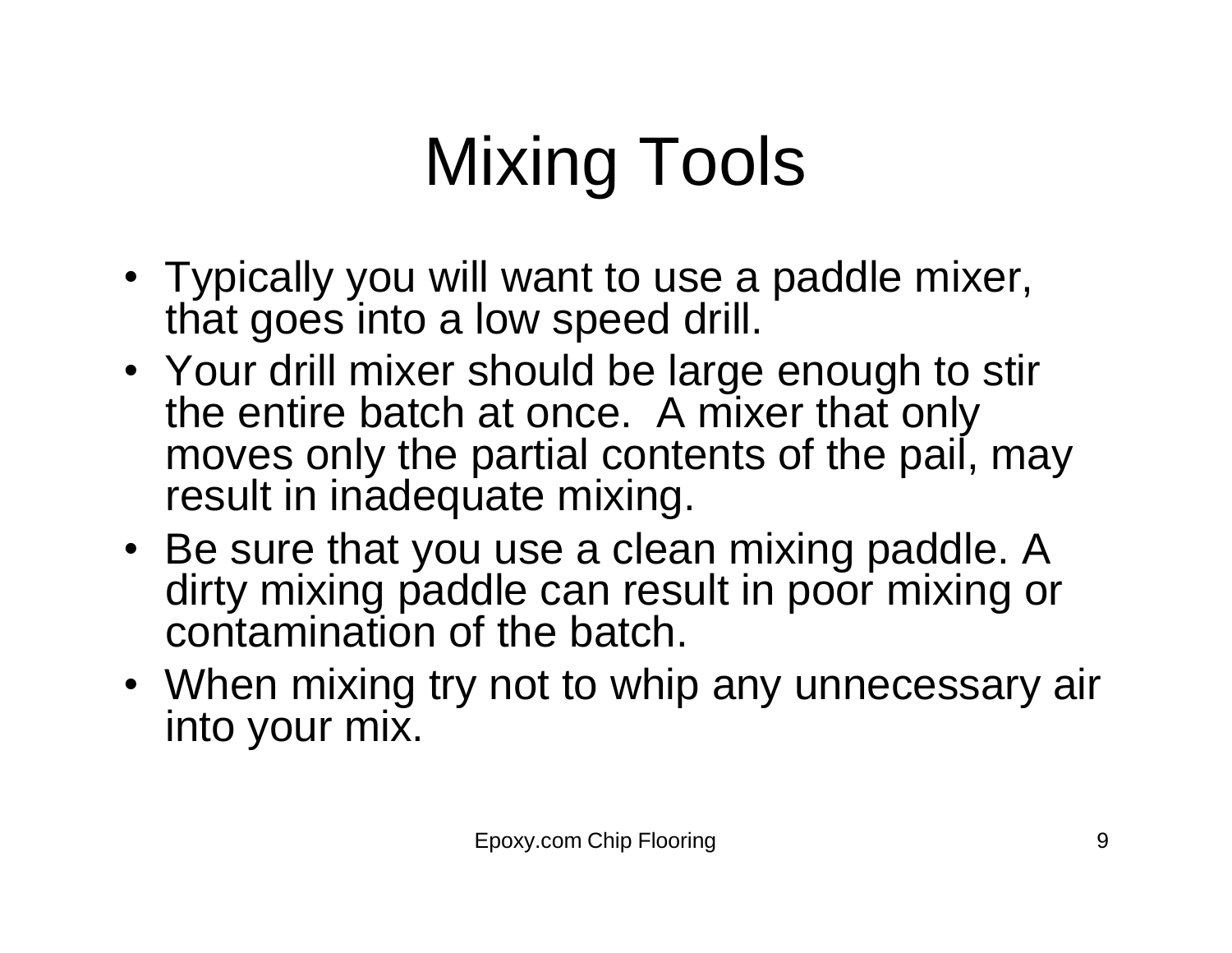# Mixing

- Carefully measure out the "A" resin and the "B" hardener into two other containers.
- Pour "A" resin into your mixing bucket and then pour the "B" hardener into the mixing bucket. Always pour the "A" first and then the "B"
- Stir for 3 minutes, being sure to scrape the bottom and sides as you mix.





Epoxy.com Chip Floorin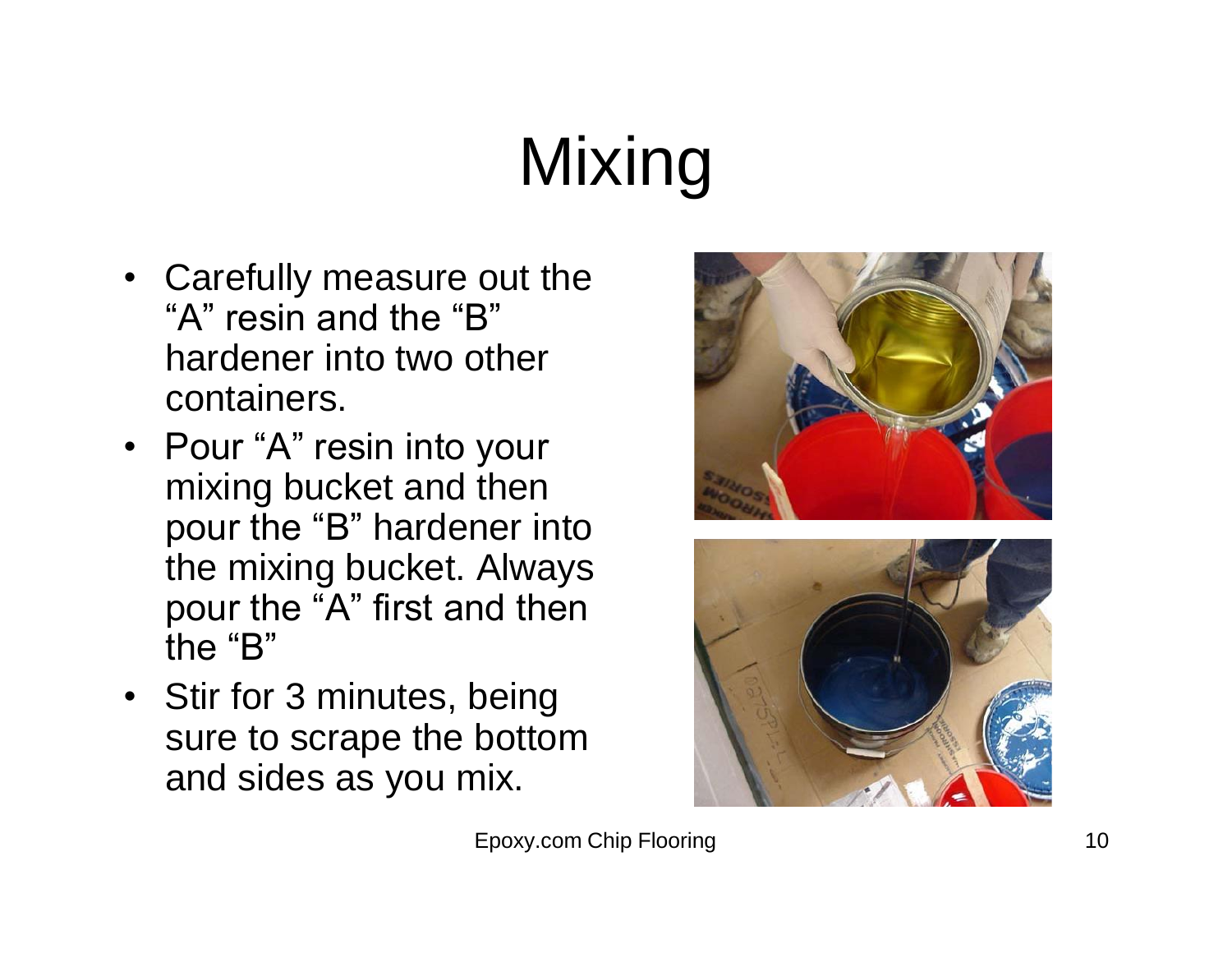## Optional Cove



- [Cove \(optional\) is](http://news.epoxy.com/2014/06/25/seamless-epoxy-cove-installation-instructions/)  installed first
- Duct tape makes the best masking tape but be sure to remove it as you go.
- You will need to trim as you go.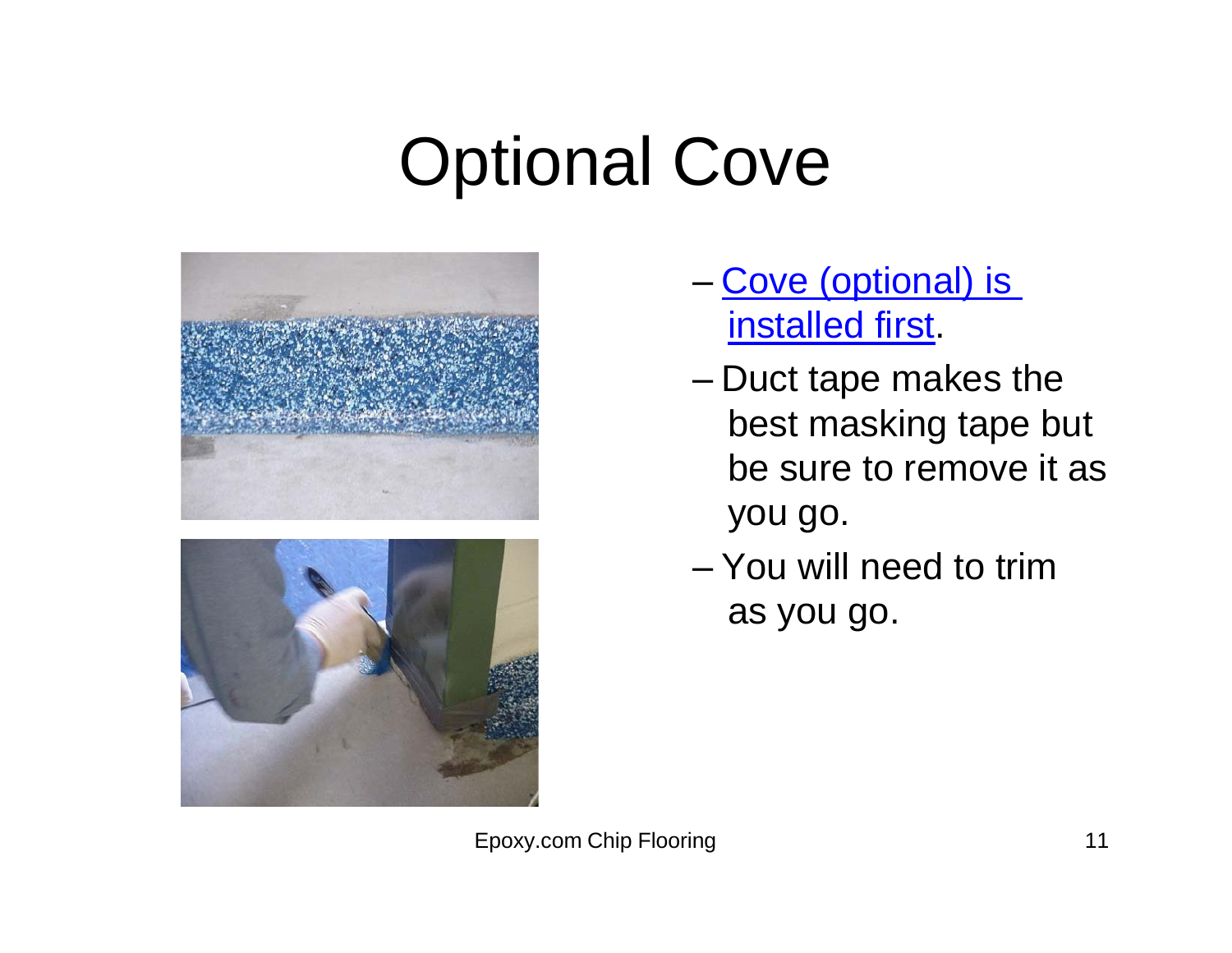# Doing the Trim

- Trim around all the areas that are difficult to roll.
- Remember not to get two far ahead, you don't want the material to set up before it is broadcast.
- Also remember to pull the duct tape while the material is still wet



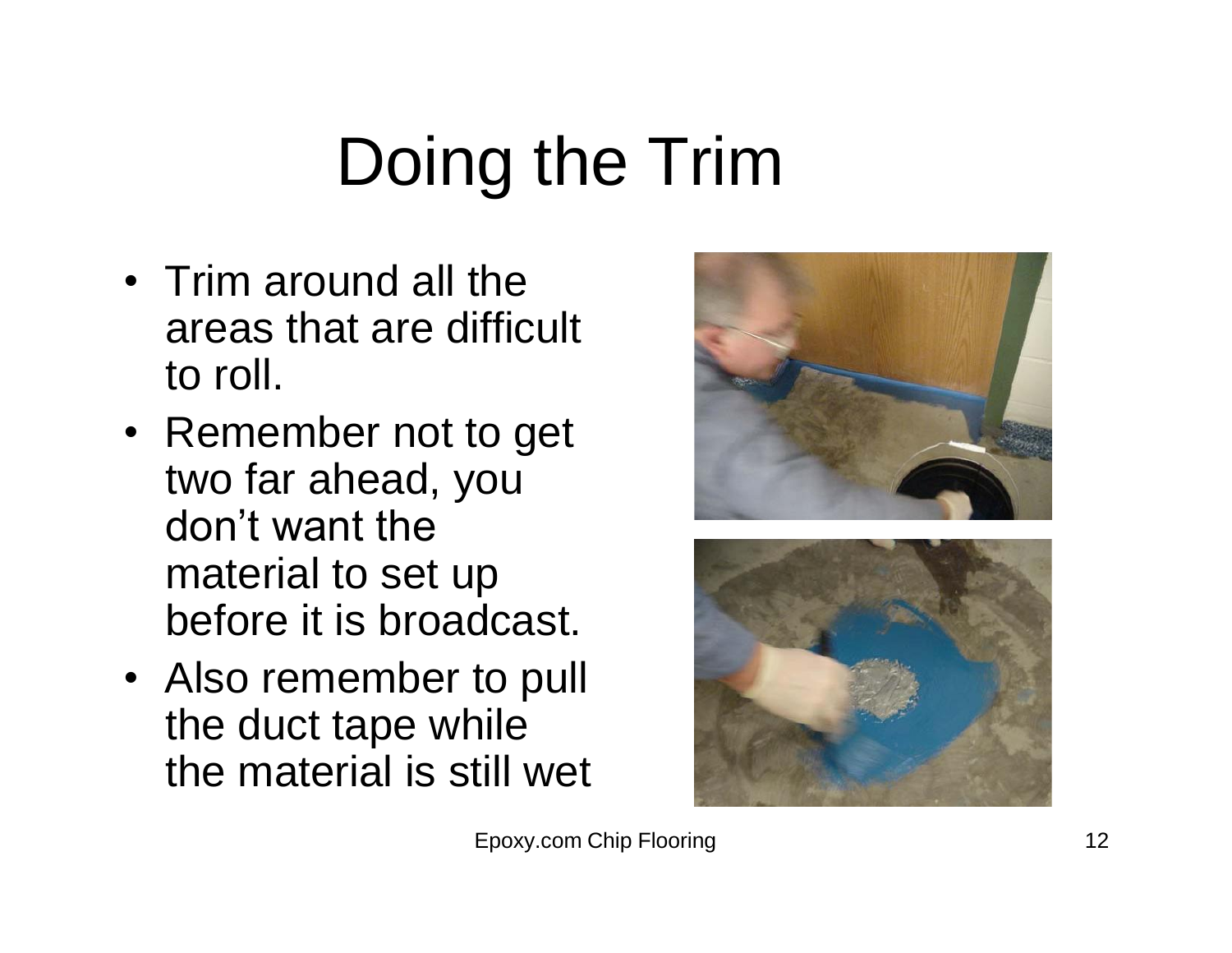## Applying the Base Coat





- Pour the mixture into the Roller pans.
- Roll resin on the floor in an area large enough so you can broadcast the chips into it.
- Be careful not to get foreign material into you mix or onto your floor.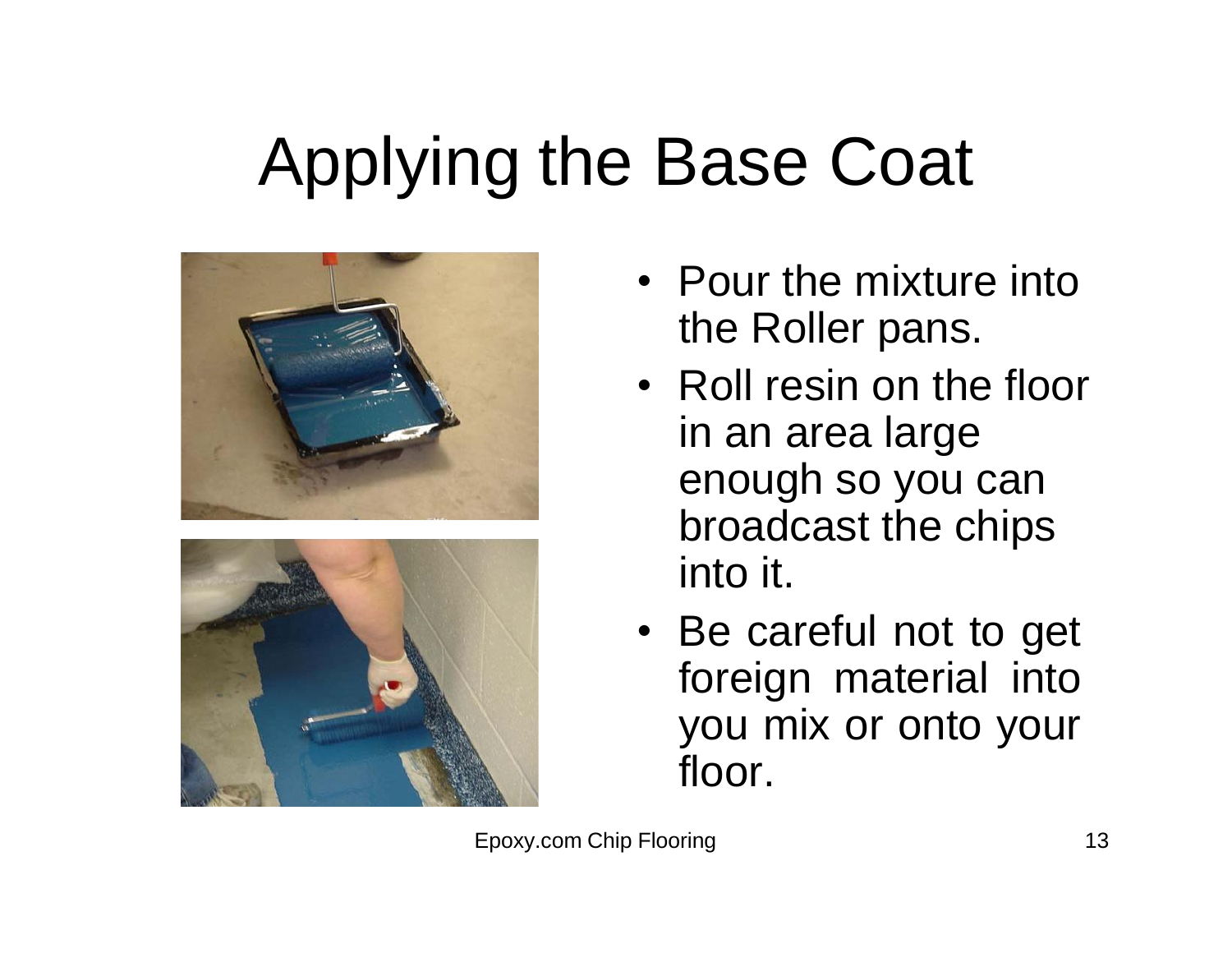## Spreading the Base Coat

- Darker colored backgrounds are more forgiving of differences in colors and texture in the substrate.
- Be sure to apply at an even spread rate of 220-230 SF per gallon.



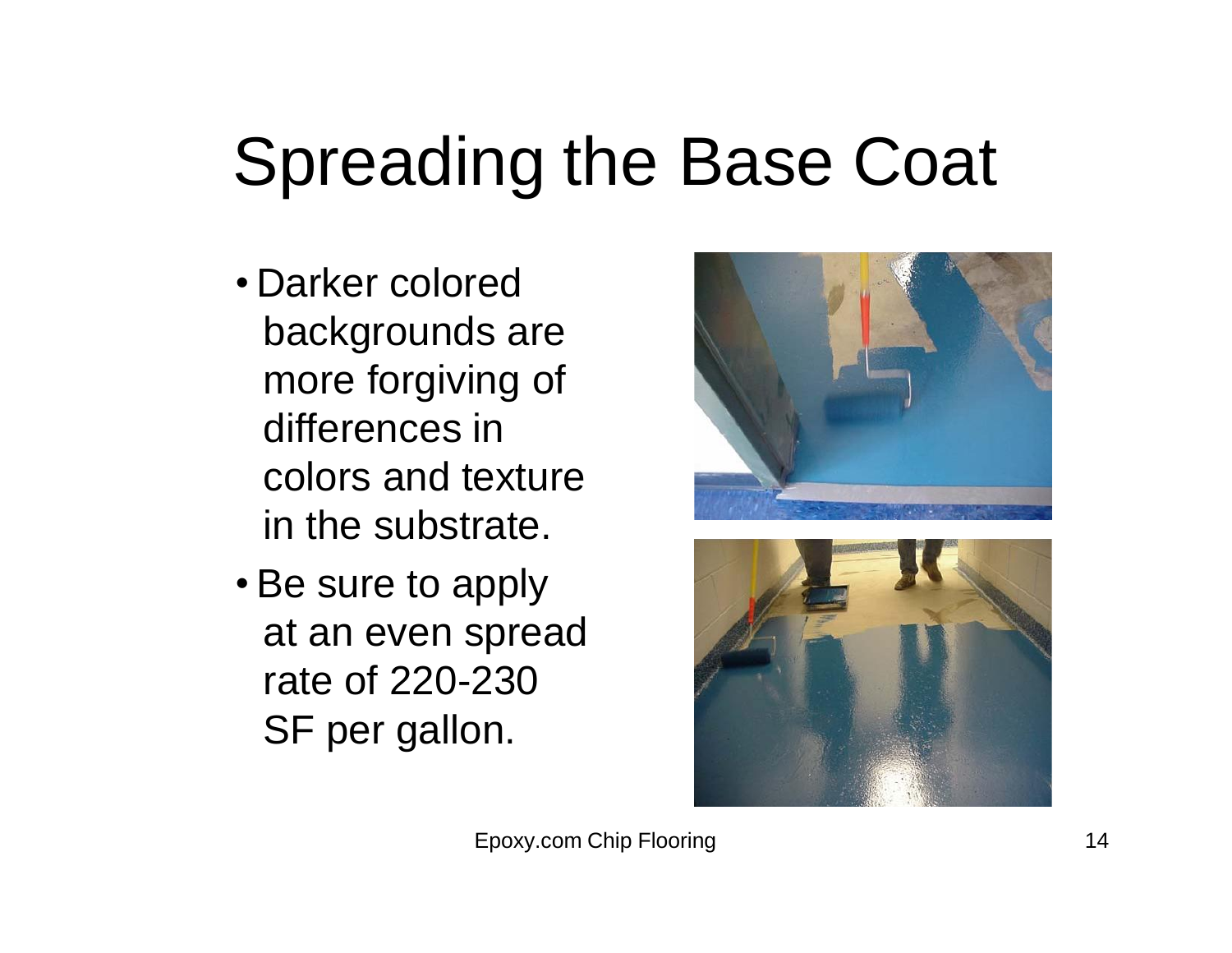## Broadcasting the Chips



– For the most uniformed appearance many contractors like the "Total Broadcast". This is done by taking small hands full of the chips and broadcasting them into the floor.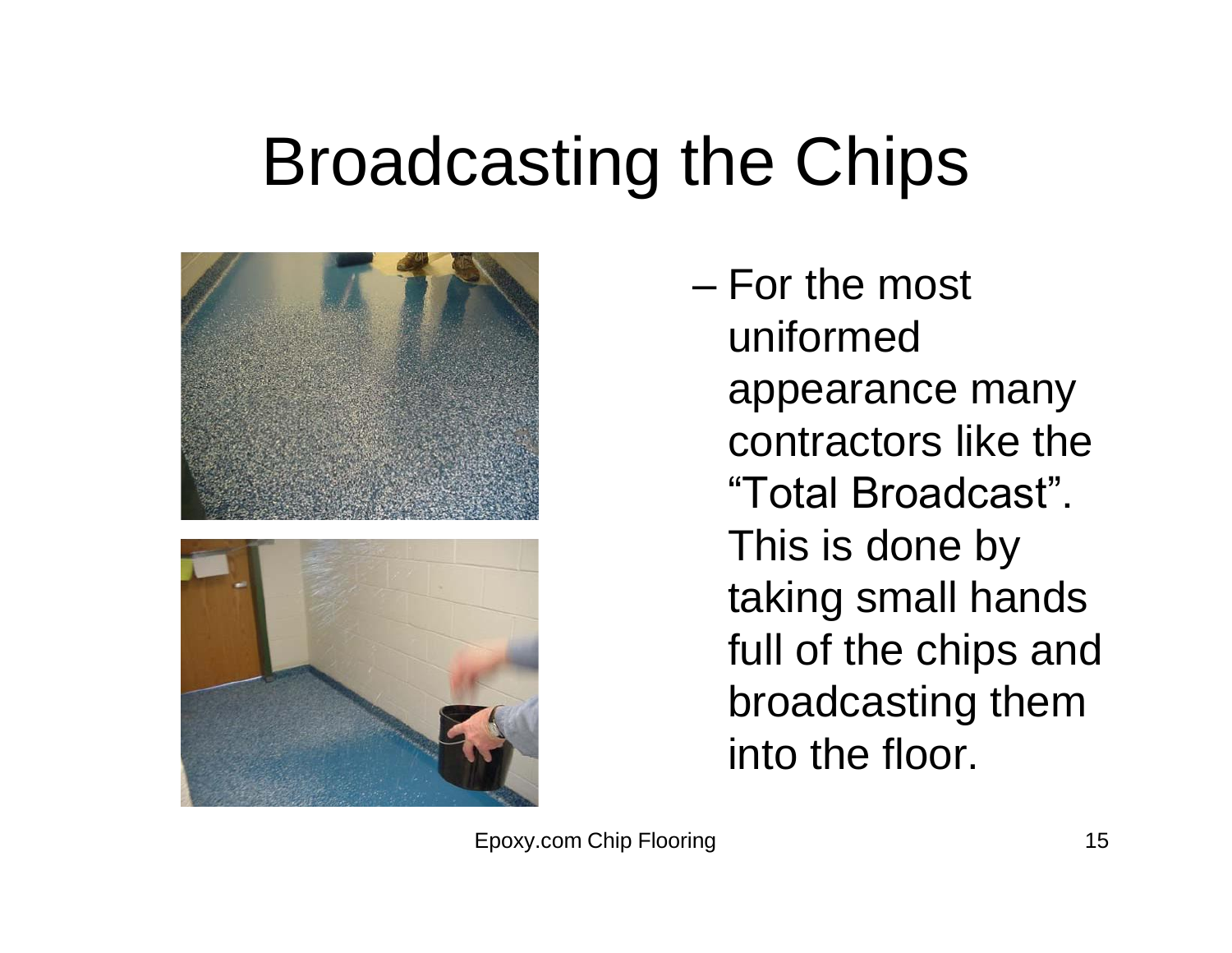#### Broadcast to Saturation

- As you work your way across the floor you will see the shine of the base coat disappear.
- If you broadcast too much it just won't stick and you can sweep it up the next day. Be careful not to broadcast so much your run short.

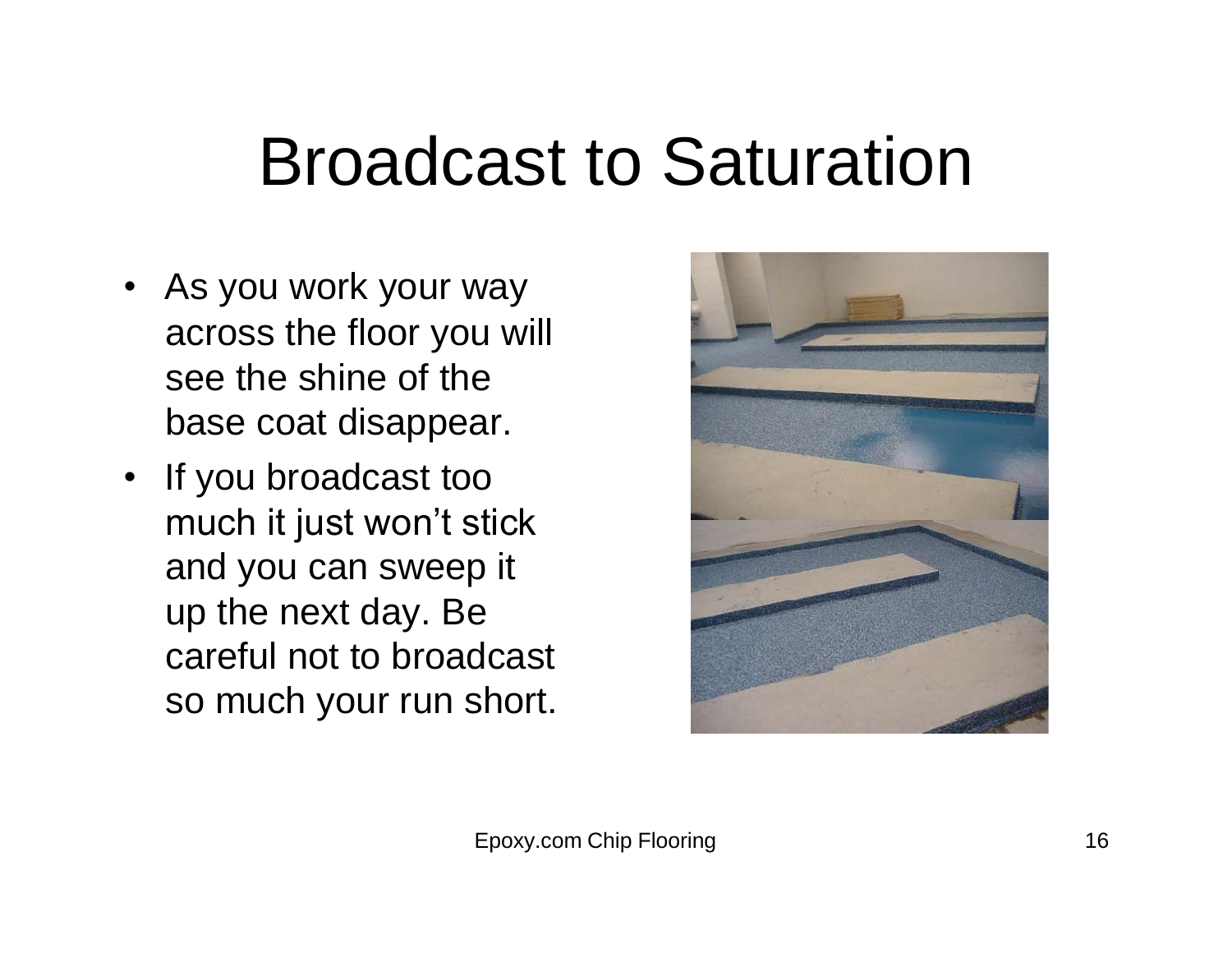# Thoroughly Sweep & Vacuum

- After the basecoat sets up over night, sweep thoroughly to remove all the loose chips.
- Then vacuum completely. A crevice tool will typically pickup the most amount of chips.
- Remember that loose chips will want to stand up. So careful sweeping and vacuuming produce the smoothest floors.



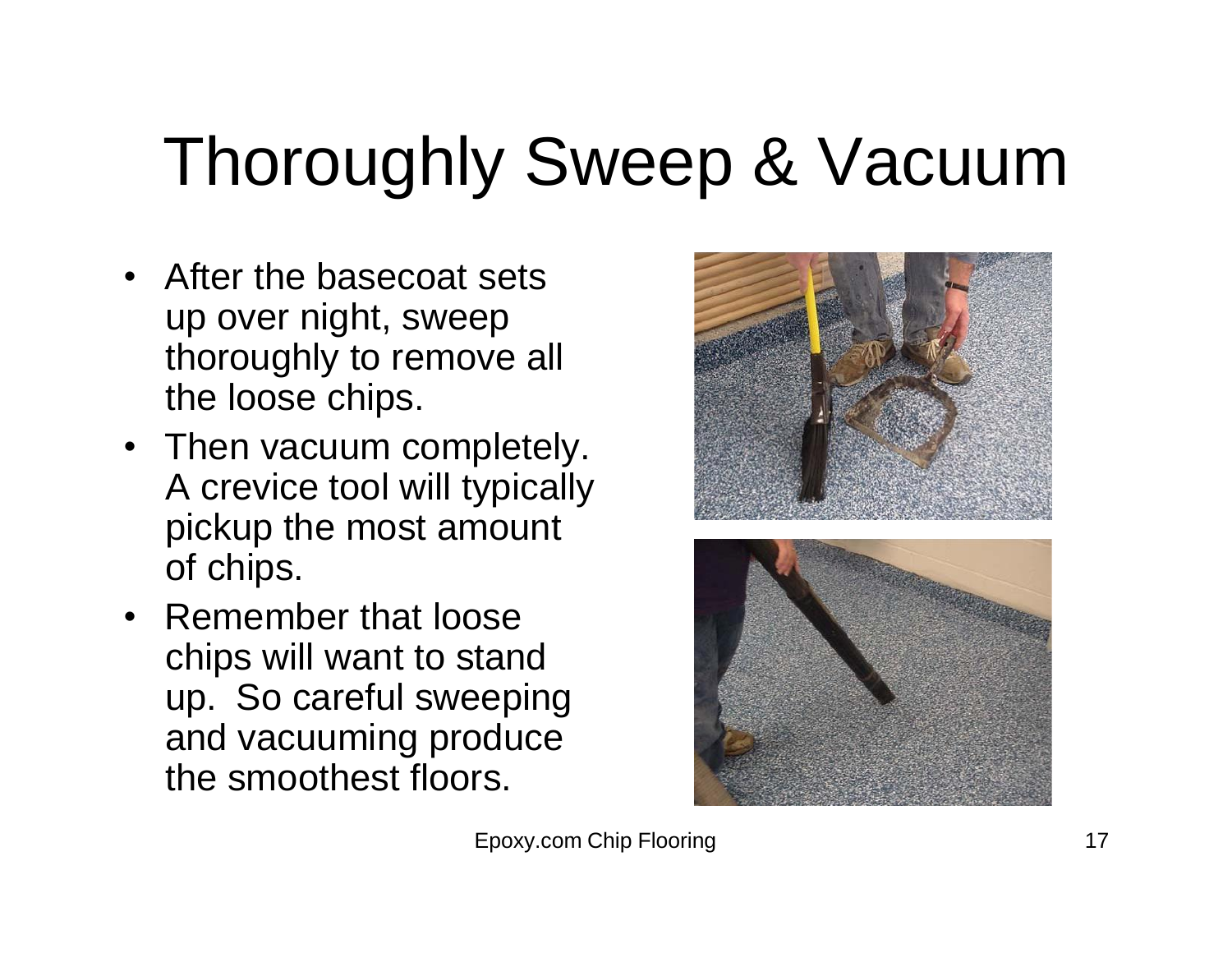## Preparing to Glaze



- Setting up to mix your glaze is basically the same as setting up to mix your base.
- As with the base careful measuring and thorough mixing is critical to the success of your installation.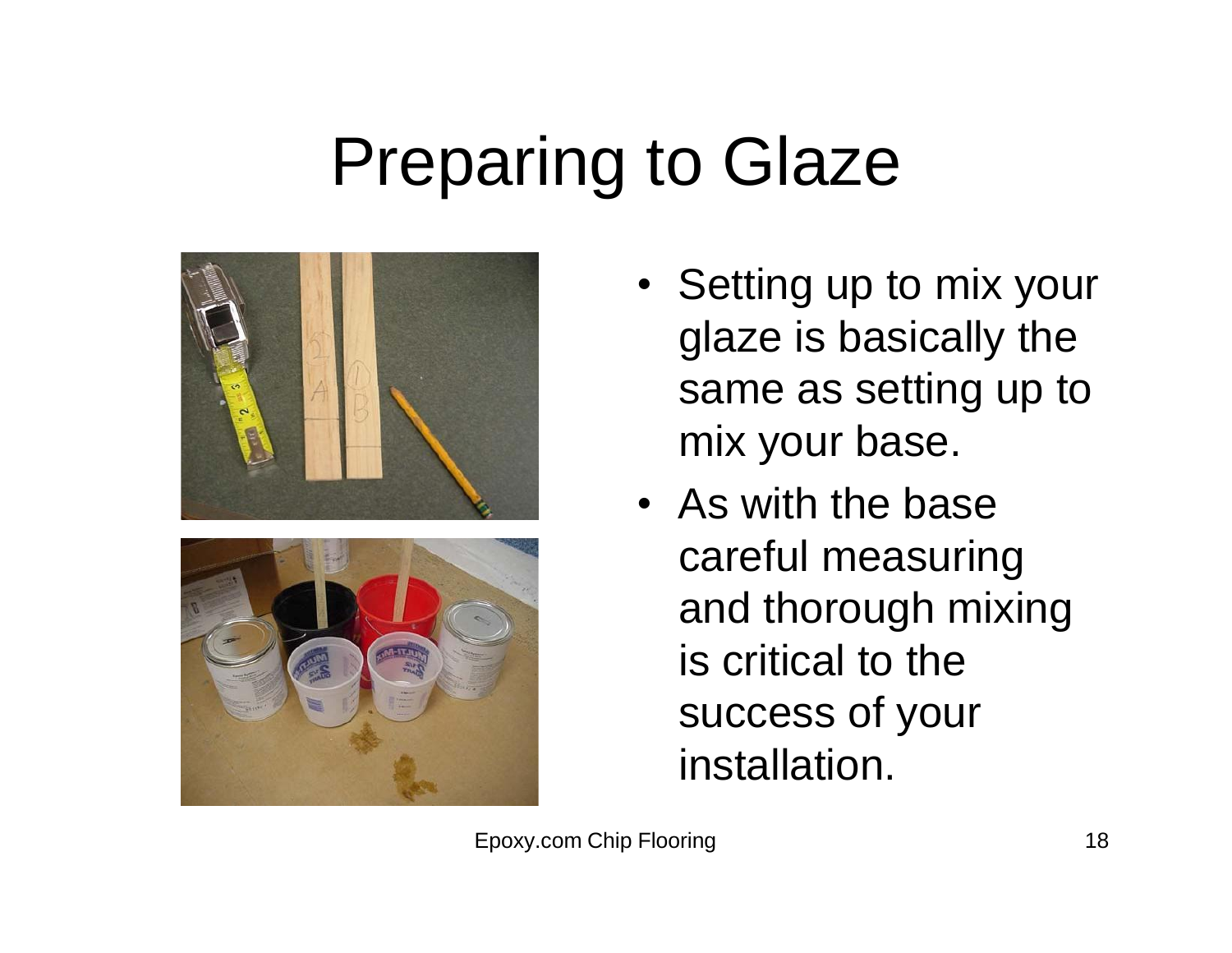## Glaze

- Start rolling at one end of your floor and work your way across the floor.
- Be careful to spread the material evenly and completely over the entire floor surface.
- Remember if you install a little too thin you can always put on another coat. But if you put it on too thick it may puddle or produce other irregularities.



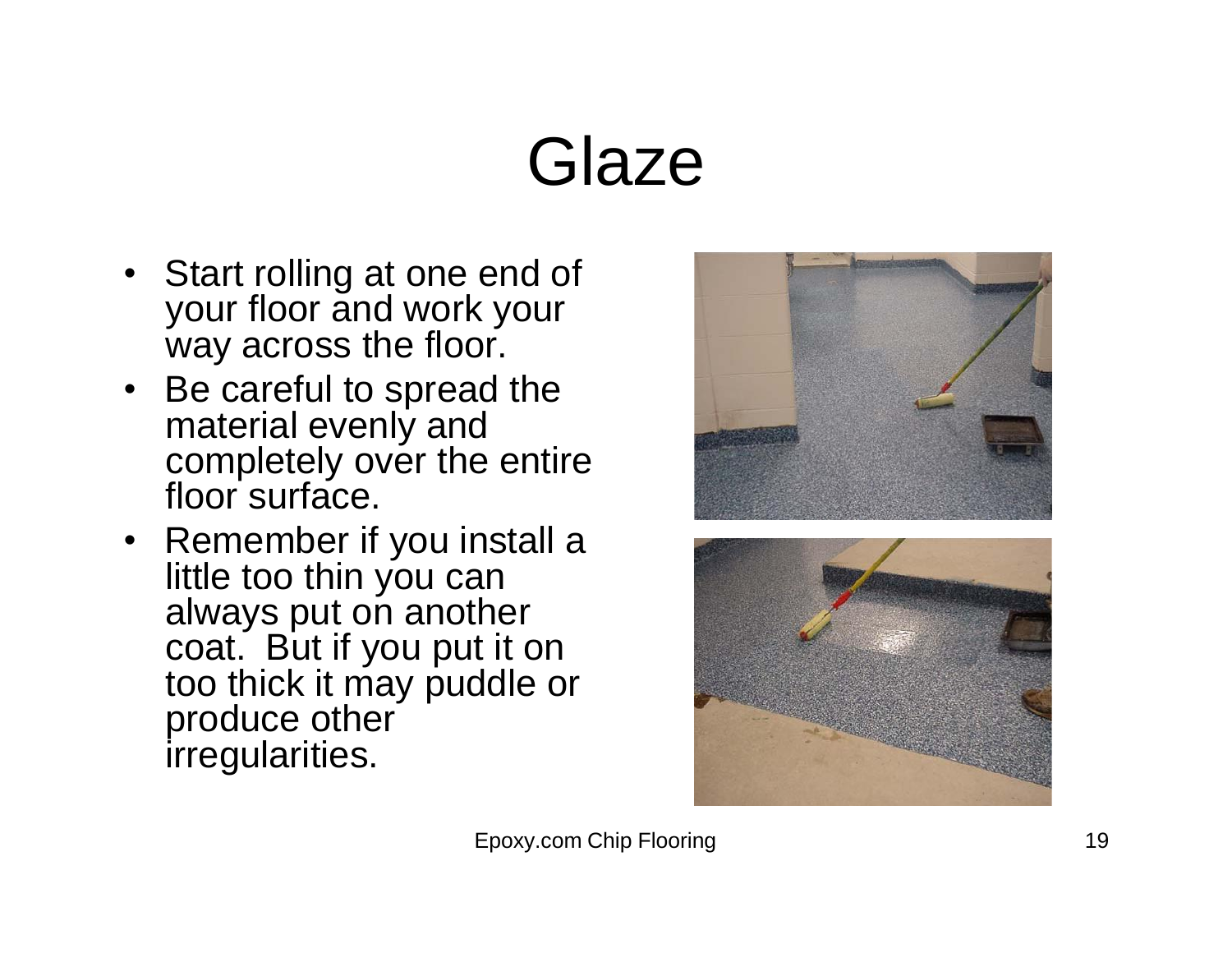# 1 coat of Glaze or 2 or more?

- With one coat of glaze the floors have the most aggressive anti-skid but is harder to clean.
- Two coats of glaze brings up a bright shine and for most applications will retain enough anti-skid. Two coats is recommended for most applications
- Three coats gives maximum smoothness and shine, but is only recommended where little or no anti-skid is required. Not typically recommended.
- Apply all coats with 24 hours of the previous coat.